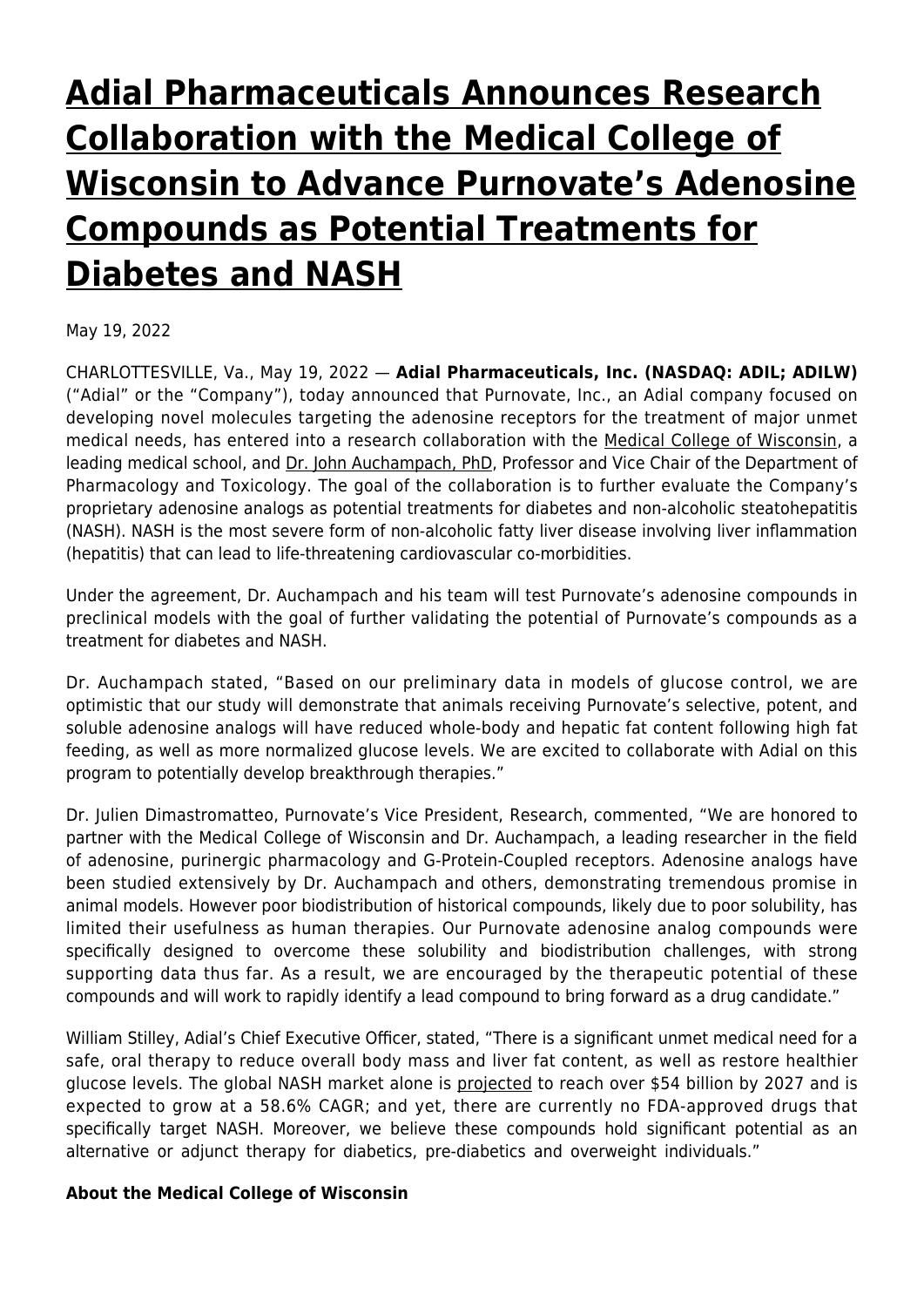With a history dating back to 1893, The Medical College of Wisconsin is dedicated to leadership and excellence in education, patient care, research and community engagement. More than 1,500 students are enrolled in MCW's medical school and graduate school programs in Milwaukee, Green Bay, and Central Wisconsin. MCW's School of Pharmacy opened in 2017. A major national research center, MCW is the largest research institution in the Milwaukee metro area and second largest in Wisconsin. In the last 10 years, faculty received more than \$1.5 billion in external support for research, teaching, training and related purposes. This total includes highly competitive research and training awards from the National Institutes of Health (NIH). Annually, MCW faculty direct or collaborate on more than 3,100 research studies, including clinical trials. Additionally, more than 1,650 physicians provide care in virtually every specialty of medicine for more than 2.8 million patients annually.

### **About Purnovate, Inc.**

Purnovate, Inc., a wholly owned subsidiary of Adial Pharmaceuticals, Inc., is a pharmaceutical development and chemistry company focused on inventing and developing selective, potent, stable, and soluble adenosine analogs to treat diseases and disorders such as pain, asthma, wound/burn healing, inflammation, infectious disease, cancer, diabetes and non-alcoholic steatohepatitis (NASH).

### **About Adial Pharmaceuticals, Inc.**

Adial Pharmaceuticals is a clinical-stage biopharmaceutical company focused on the development of treatments for addictions. The Company's lead investigational new drug product, AD04, is a genetically targeted, serotonin-3 receptor antagonist, therapeutic agent for the treatment of Alcohol Use Disorder (AUD) and is currently being investigated in the Company's landmark ONWARD™ pivotal Phase 3 clinical trial for the potential treatment of AUD in subjects with certain target genotypes, which are to be identified using the Company's proprietary companion diagnostic genetic test. A Phase 2b clinical trial of AD04 for the treatment of AUD showed promising results in reducing frequency of drinking, quantity of drinking and heavy drinking (all with statistical significance), and no overt safety concerns (there were no statistically significant serious adverse events reported). AD04 is also believed to have the potential to treat other addictive disorders such as Opioid Use Disorder, gambling, and obesity. The Company is also developing adenosine analogs for the treatment of pain and other disorders through its wholly owned subsidiary, Purnovate, Inc. Additional information is available at [www.adialpharma.com](https://www.globenewswire.com/Tracker?data=tKuK8RIDXYLeXz_0KLTNexvVbfkxoaxI6Qhzln5U5dM_BzIOcHBHdX_7NlfkYz9ESlp5UvCOkBsnLy_uoTrFKQmxMEFPl-GSLGhW4Q-oYn8=).

#### **Forward Looking Statements**

This communication contains certain "forward-looking statements" within the meaning of the U.S. federal securities laws. Such statements are based upon various facts and derived utilizing numerous important assumptions and are subject to known and unknown risks, uncertainties and other factors that may cause actual results, performance or achievements to be materially different from any future results, performance or achievements expressed or implied by such forward-looking statements. Statements preceded by, followed by or that otherwise include the words "believes," "expects," "anticipates," "intends," "projects," "estimates," "plans" and similar expressions or future or conditional verbs such as "will," "should," "would," "may" and "could" are generally forwardlooking in nature and not historical facts, although not all forward-looking statements include the foregoing. The forward-looking statements include statements regarding testing Purnovate's adenosine compounds in non-clinical models further validating the potential of Purnovate's compounds as a treatment for diabetes and NASH, the study demonstrating that animals receiving Purnovate's adenosine analogs will have reduced whole-body and hepatic fat content following high fat feeding, as well as more normalized glucose levels, The Medical College of Wisconsin collaborating with the Company to develop breakthrough therapies, Purnovate's adenosine analog compounds